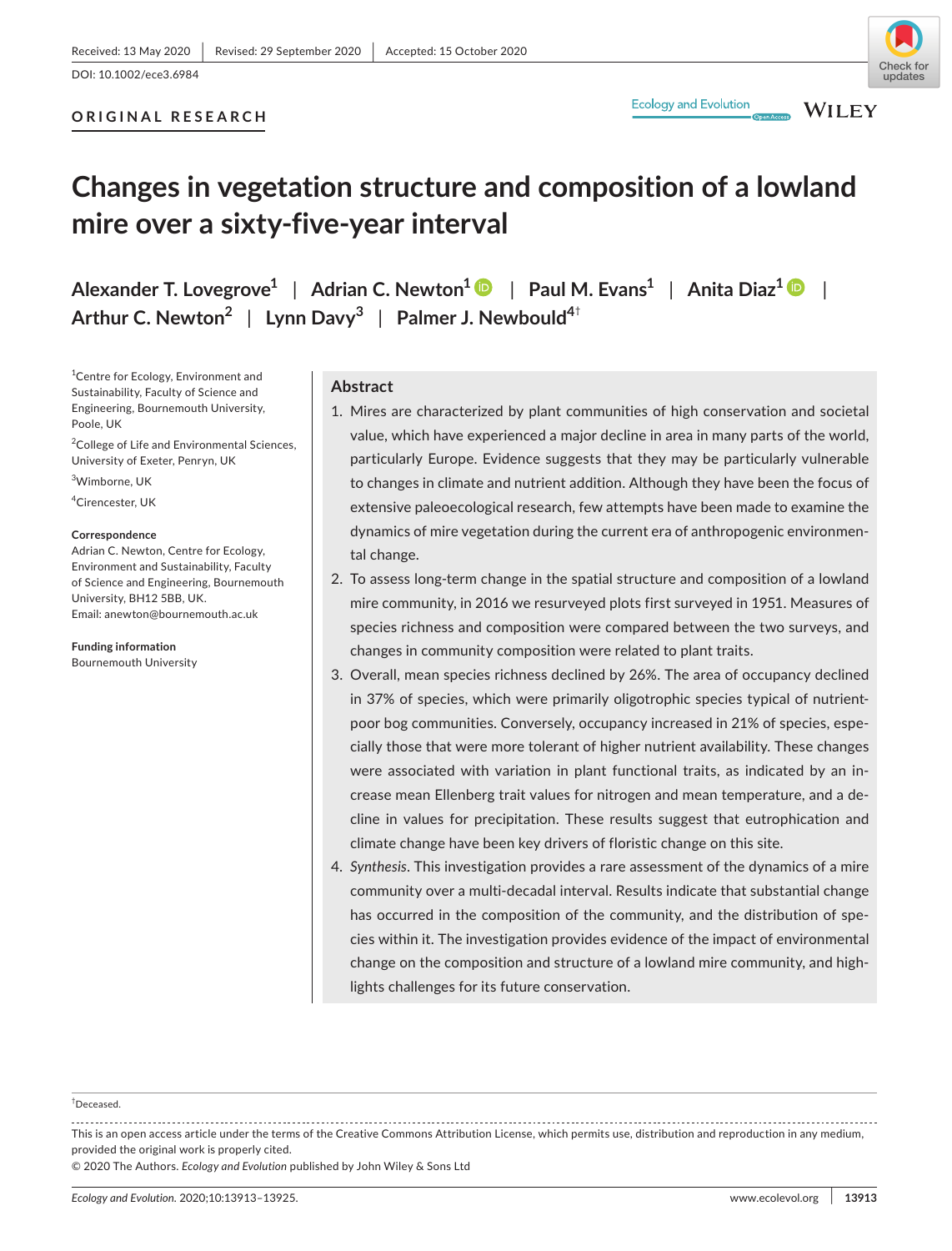# **KEYWORDS**

biodiversity, bog, conservation, determinants of plant community diversity and structure, environmental change, peatland, plant distribution

# **1** | **INTRODUCTION**

Mires are wetland ecosystems characterized by the active accumulation of organic matter (peat) and are globally recognized as being important for biodiversity conservation, climate regulation, and human welfare (Parish et al., 2008). Mires extend over some 4 million km<sup>2</sup> worldwide, occurring in more than 180 countries and accounting for more than a third of the world's wetland area, while being especially abundant in boreal and subarctic regions (Joosten & Clarke, 2002; Parish et al., 2008). Human activities including peat cutting, drainage, and conversion to agriculture and forestry have led to major losses of mire ecosystems in many parts of the world. The largest declines in area have been recorded in Europe, where less than 50% of the original mire extent now remains (Joosten & Clarke, 2002). Mire ecosystems are also vulnerable to environmental pressures such as climate change and eutrophication. For example, in northern Europe deposition of atmospheric nitrogen can lead to a decline in characteristic *Sphagnum* species and their replacement by more nitrophilous mosses, nitrogen-dependent grass species such as *Molinia caerulea* and *Deschampsia flexuosa*, and tree species such as *Betula pubescens* (Bobbink et al., 2008). Climate change can result in changes to the water balance of peatlands, which can increase desiccation and the decomposition rate of accumulated organic matter, leading to an increased frequency of fires (Dieleman et al., 2016; Turetsky et al., 2015).

Vegetation changes occurring in mire ecosystems could potentially have significant impacts on human society, by influencing the provision of ecosystem services to people. Most significant among these services is the important role that mires play in regulating the climate at both local and global scales, by acting as a major sink of atmospheric carbon and a source of greenhouse gases including carbon dioxide, methane, and nitrous oxide (Bonn et al., 2014; Parish et al., 2008). Northern peatlands are considered to be the most efficient terrestrial ecosystem for storing carbon when assessed per unit area, and currently account for around 30% of the Earth's terrestrial carbon store (Dieleman et al., 2016). Mires also have a significant influence on the hydrology of catchments, by affecting water storage, water quality, and flood mitigation (Joosten & Clarke, 2002; Parish et al., 2008). The provision of many of these services is dependent on the process of peat formation, which occurs following the submergence of organic matter. Mires are typically characterized by a complex vertical structure featuring a variety of different microforms, ranging from wet pools or hollows to drier mounds or hummocks (Belyea & Clymo, 2001). These different structural features respond dynamically to changing environmental conditions, such as the position of the water table. For example, hollows expand laterally during wet periods, whereas hummocks increase during drier periods (Belyea & Clymo, 2001). The long-term rate of peat

formation can therefore be explained by feedbacks between the biological and hydrological processes occurring near the surface of the mire (Belyea & Clymo, 2001; van Breemen, 1995). Examples of such feedbacks include (Limpens et al., 2008): (a) trade-offs between hummock- and hollow-inhabiting *Sphagnum* species, with slower decomposition by the former and higher productivity among the latter; (b) lower decomposition rates of *Sphagnum* species compared with most coinhabiting vascular plant species; (c) lower litter C:N ratio increasing the decomposition rate following nitrogen deposition; and (d) species composition influencing the structure and hydraulic conductivity of peat, which may then influence the growth and survival of plant species.

Understanding the extent to which these processes are occurring in mire ecosystems depends on analyzing how the composition and structure of mire vegetation responds to environmental changes over the long term. The primary evidence for such long-term dynamics is provided by the numerous paleoecological studies that have been conducted in peatlands (Payne et al., 2016). Recent research has tended to focus on assessing peatland development and the impacts of climate change during the late Holocene, employing techniques including palynology, macrofossil analysis, testate amoebae, isotopes, and biomarkers (Blundell & Holden, 2015). Such research has made important contributions to understanding the response of mire communities to changing climate, as well as the role of successional processes and species interactions in long-term community dynamics (Heijmans et al., 2008; Mauquoy, et al., 2002; Mauquoy et al., 2002). Results have also indicated that mire communities can demonstrate pronounced stability; for example, through analysis of peat stratigraphy, Rydin and Barber (2001) demonstrated that local coexistence of *Sphagnum* species can persist over timescales of several centuries. However, the value of paleoecological approaches for understanding the processes influencing vegetation dynamics is limited by the lack of spatial, temporal, and taxonomic precision (Jackson & Blois, 2015). Paleoecological evidence has been complemented by a number of experimental studies designed to examine the response of mire communities to different types of environmental change, including temperature, atmospheric  $CO<sub>2</sub>$  concentration, water level, and nitrogen deposition, which have been shown to influence the relative abundance of species and the functioning of mire ecosystems (Heijmans et al., 2008). Although experimental investigations can provide valuable insights into the mechanisms underpinning vegetation dynamics, such studies are necessarily shortterm, typically being undertaken over three or four growing seasons.

Very few studies of mire vegetation have been undertaken over multi-decadal timescales during the current era of anthropogenic change. It is therefore unclear whether the changes in vegetation predicted by short-term experiments actually occur in field situations over longer time periods (Hájková et al., 2011). Here, we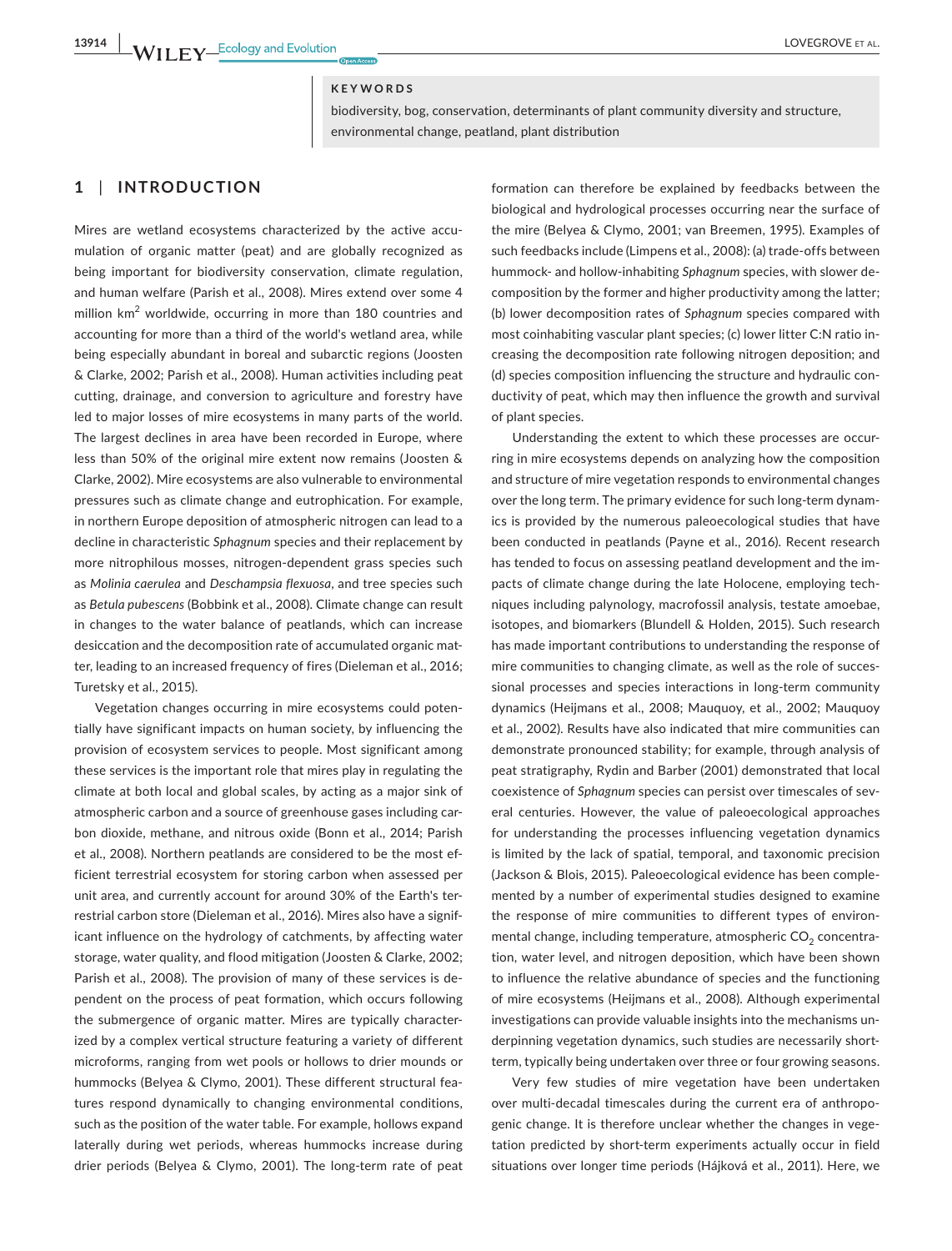examine changes in the plant communities associated with a mire located in southern England, assessed over an interval of 65 years. Cranes Moor is a valley mire site located in the New Forest National Park that was originally surveyed by Palmer Newbould in 1951 as part of his PhD research (Newbould, 1953, 1960). As part of this research, a group of species was systematically mapped across the entire site, providing a unique opportunity to assess distributional changes of these species over an interval of 65 years. These observations were supported by complete inventories of species present in survey plots established in each of the vegetation types present (Newbould, 1953, 1960), enabling changes in species composition also to be assessed. Here, we present the results of a resurvey of the vegetation of Cranes Moor, using the same design and approaches adopted in the 1951 survey. The specific objectives were to test whether any changes had occurred in the abundance and distribution of the species that were surveyed across the site, and also to examine which factors were responsible for any differences observed. Previous research into the long-term changes in plant communities in the neighboring county of Dorset has highlighted eutrophication and climate change as key drivers of vegetation change during the past 70 years (Diaz et al., 2013; Keith et al., 2009, 2011; Newton et al., 2012). On this basis, we hypothesized that the composition of plant communities in Cranes Moor would have similarly been influenced by these factors, leading to a decline in species associated with low nutrient status, and those susceptible to summer drought.

# **2** | **MATERIALS AND METHODS**

# **2.1** | **Study area**

The site is described by Newbould (1960) and by Grant et al. (2014), from which the following account is derived. Cranes Moor is located on the western edge of the New Forest National Park and is part of one of the largest mire systems in southern England (50.824°N, 1.726°W; OS SU194028) (Figure S1). The mire lies in a basin, the surface geology of which is largely composed of Palaeogene Chama and Becton Sand Formations, which are characterized by podsol development under surrounding areas of heathland. The heathland is dominated by *Calluna vulgaris,* which occurs with *Pteridium aquilinum*, *Ulex europaeus*, *Ulex minor,* and *Erica cinerea* in areas of dry heath, and abundant *Erica tetralix* in wetter areas. There are some areas of closed-canopy pinewood (*Pinus sylvestris*) near to the mire, which originate from 19th-century plantations and are periodically cleared from the heathland and mire sites by the Forestry Commission. *Betula pendula* is also locally present around the fringes of the mire. In addition to dry and wet heath communities, Newbould (1960) describes an extensive area of bog over which *Schoenus nigricans* is abundant, areas where *Myrica gale* and *M. caerulea* are dominant, and other areas where *Rhynchospora alba* and *Sphagnum papillosum* are abundant (Figure S2). Cranes Moor has been the focus of significant paleoecological research interest (Grant et al., 2009, 2014; Seagrief, 1960); it is unusual among

 **LOVEGROVE** ET AL. **13915** 

lowland mires in providing a record of *Sphagnum* peat deposits from the early Holocene (c. 10,500 BP) (Grant et al., 2014). Evidence from peat stratigraphy suggests that the surface vegetation is likely to have been largely or solely ombrogenous from the early Holocene onwards, although the sequence has been disturbed by recent peat cutting (Grant et al., 2014).

# **2.2** | **Data collection**

#### **2.2.1** | **The "Newbould Survey", 1951**

In 1960, Palmer Newbould published an extensive study of the vegetation and abiotic characteristics of Cranes Moor, based on a survey that he undertook in 1951 (Newbould, 1953, 1960). This study involved mapping the distributions of 19 plant species across the entire surface of the mire, using a sampling grid of 1,611 cells each with dimensions of  $15 \times 15$  m. The abundance of each species within each grid cell was subjectively recorded based on a scale of absent, occasional, frequent, or abundant. Additionally, 13 "vegetation plots" of  $20 \times 20$  m were placed in selected areas of representative vegetation types, and within these, the presence of all vascular plant and bryophyte species was recorded. Records were made by surveying 50 randomly distributed 25  $\times$  25 cm quadrats in each of these vegetation plots (Figures S1 and S2).

# **2.2.2** | **Resurvey, 2016**

We resurveyed Cranes Moor bog following the original methodology used by Newbould (1960). The survey area was located by using digital scans of maps from the original publication, which were subsequently georeferenced in ArcGIS 10.3 (ESRI Software). Landmark features, including road intersections, bridges, and railway tracks, were used where they could be clearly located on the original map and on a spatially referenced OS map of the New Forest. Vegetation types or features were not used for any part of this process. Once the outline of the survey area was referenced, a network of  $15 \times 15$  m grid cells was overlaid onto the map using the fishnet function in ArcGIS to form the basis of a new survey.

The vegetation was surveyed during July–August 2016. Grid cells were located in the field using a GPS handheld device (GPS Map 64, Garmin) with the corners of each cell loaded as points. The abundance of the selected species was recorded subjectively using Newbould's scale of absent, occasional, frequent, or abundant, coded as 0–3. Additional species were also recorded compared to the original survey (Table S8). The 13 vegetation plots were also relocated using GPS, with the abundance of all vascular plant and bryophyte species recorded using the same methodology as Newbould (1960). Some taxonomic changes have occurred since the original study, so to avoid confusion the nomenclature of all taxa followed Stace (2010) and the original names in Newbould's survey have been updated (Table S8).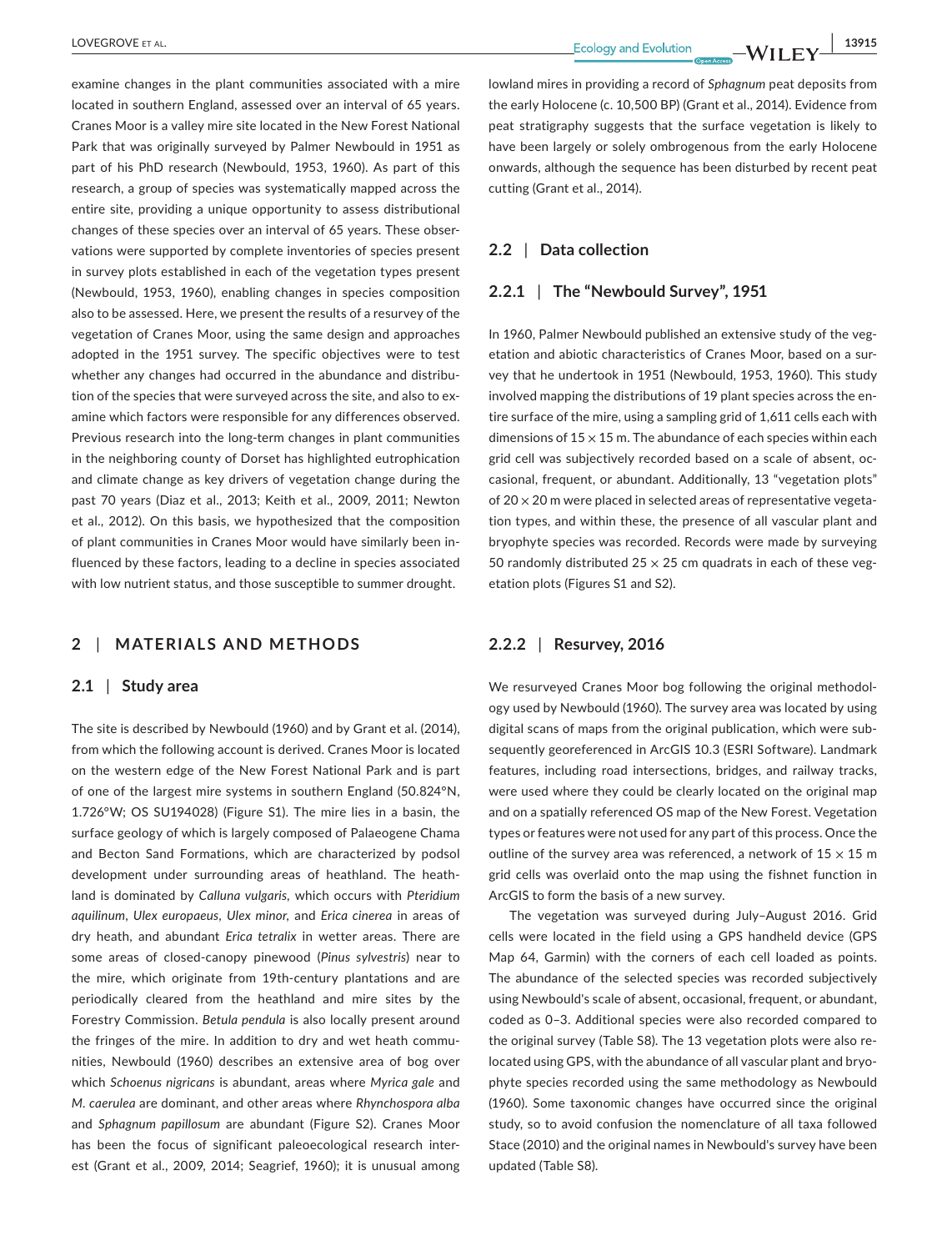#### **2.3** | **Data analysis**

All analyses were conducted in R version 3.3.2 (R Core Team, 2016).

# **2.3.1** | **Vegetation maps**

Vegetation maps were produced in ArcGIS 10.3 (ESRI Software) by recording the abundances of species in each grid cell (hereafter referred to as "landscape survey"). This was undertaken using a scale where  $0 =$  absent and  $3 =$  abundant, which then was used to assess the distribution of each species. Newbould's original maps were digitized in ArcGIS with the grid cells overlaid, and enabling the abundance of each species in each grid cell to be recorded. This permitted assessment of the changes in species abundance and distribution between the two surveys.

# **2.3.2** | **Changes in species distributions and composition**

The area of occupancy (IUCN, 2001) was calculated for species recorded in both the 2016 landscape survey and Newbould's original study, by counting the number of grid cells within which each species was present. We tested the significance of changes in the area of occupancy for each species using McNemar's test (McNemar, 1947). All assumptions for this test were met. Data from the 13 vegetation plots were then compared to the dataset obtained by Newbould, to examine the difference in species composition. The significance of any change in species richness at the scale of individual plots (i.e., ± α-diversity) between surveys was tested using a paired *t* test. Paired *t* tests or Wilcoxon rank-sum tests were used to determine any significant decreases or increases in the abundance of individual species between 1960 and 2016. The choice of test depended on whether the data met the normality distribution assumption.

Community composition was further explored by subjecting the vegetation plot data to multivariate analysis using the vegan package in R, specifically using permutational multivariate analysis of variance (PERMANOVA) (Oksanen et al., 2016). This is a nonparametric multivariate statistical test that is used to compare groups of objects. This analysis was performed using the Bray–Curtis dissimilarity measure with 1,000 permutations, using the following formula after removing species that were present in fewer than three plots overall:

$$
BC_{ij} = 1 - \frac{2C_{ij}}{S_i + S_j}
$$

where *Si* and *Sj* are the total number of specimens counted on plots *i* and *j*, respectively, and C<sub>ii</sub> is the sum of the lesser counts for only those species found in both plots.

The results were subsequently visualized in two-dimensional space using nonmetric multidimensional scaling (nMDS; Everitt, 1978) employing the functions *metaMDS*, *ordiplot,* and *ordiellipse* in the vegan package of R, to enable visualization of changes in the sample plant community over time. Vegetation plot data were also analyzed using the MAVIS computer program (Smart et al., 2016), which provides a method for determining any change in National Vegetation Community (NVC) type (Rodwell, 1991) over time.

# **2.3.3** | **Drivers of change**

We selected different plant attributes to examine whether changes in species composition and abundance were associated with these traits. For this, we used PLANTATT and BRYOATT databases, which are collections of attributes on status, size, life history, geography, and habitats of British and Irish vascular plant species (Hill et al., 2004) and bryophytes (Hill et al., 2007), respectively. Attributes that were analyzed were the Ellenberg trait values for N (nitrogen), L (light), R (pH), and F (moisture), mean temperature in January (Tjan), mean temperature in July (Tjul), and mean annual precipitation amount (Prec). Mean Ellenberg trait values were calculated for each grid cell using the landscape survey data, and for each vegetation plot based on species composition. As the grid cell data were not normally distributed, Wilcoxon signed-rank tests (with continuity correction) were used to determine the significance of a change in Ellenberg values over time. Vegetation plot data were normally distributed and were therefore analyzed using paired *t* tests with Welch's correction where variance was not homogeneous. Tests were also performed on the mean Ellenberg trait values of species that declined in abundance, from either the landscape survey or the vegetation plots, compared to those that did not decline over the survey interval.

# **3** | **RESULTS**

# **3.1** | **Description of survey**

For the landscape survey, ten grid cells could not be reached in 2016 as they were inaccessible, because of unstable substrate and deep water; a total of 1,601 were therefore surveyed. The missing data from the 10 grid cells were excluded from the analysis by removing data from both 1951 and 2016 (Figure S5). Nineteen species were mapped by Newbould in his original study, and these plus an additional 14 species were mapped in 2016 to examine distribution patterns (Table S8). One of the mapped species, *Hammarbya paludosa*, was not found in the 2016 survey. In the vegetation plots, Newbould recorded 48 plant and bryophyte species in 1951, compared to 50 species in the resurvey. In these plots, 11 plant species were recorded in 1951 but not in 2016, and 11 were recorded in 2016 but not in 1951 (Table S1).

## **3.2** | **Species distribution and abundance**

Results of McNemar's test suggested that changes in the area of occupancy were large and statistically significant for 58% (11/19) of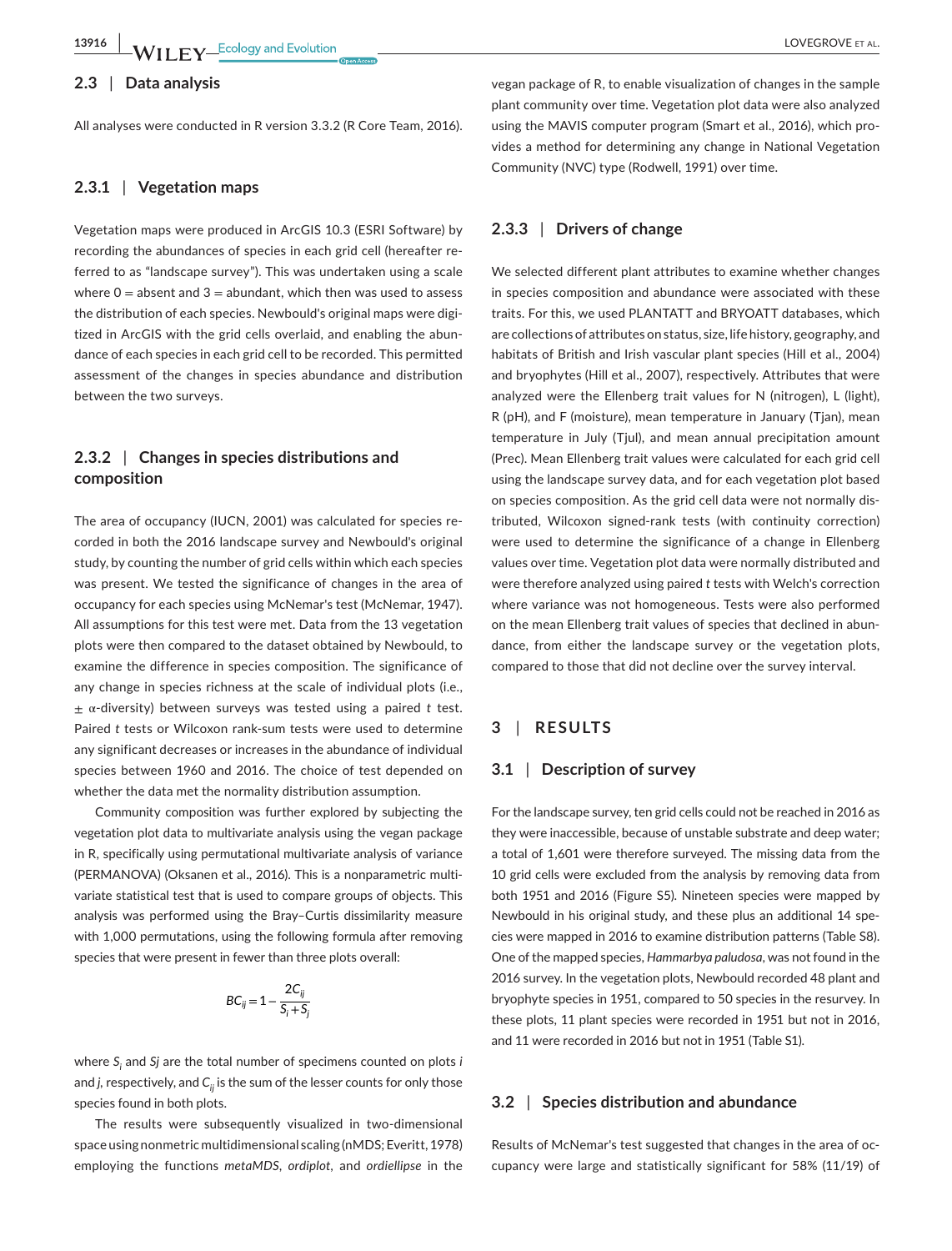**LOVEGROVE** ET AL. **13917** 

species, indicating shifts in spatial distribution (Table 1, Figures S3 and S4). Four species increased their area of occupancy since 1951, namely *P. aquilinum*, *Sphagnum cuspidatum*, *Sphagnum subnitens,* and *P. sylvestris* (sapling). Significant declines in the area of occupancy were observed in seven species, namely *Trichophorum germanicum*, *R. alba*, *Carex rostrata*, *Cirsium dissectum*, *Sphagnum compactum*, *Rhynchospora fusca,* and *Lycopodiella inundata*. Decline in occupancy of the latter two species was >90%. Patterns of changes in distribution differed markedly between species (Figure S5). *Pteridium aquilinum* largely spread from locations where it was present in 1951 into adjacent areas, particularly along the northern perimeter of the site. In contrast, *S. cuspidatum* and *P. sylvestris* colonized much of the central portion of the site, from which they were largely absent in the first survey. For *S. subnitens,* the converse was true; having originally

been concentrated in central parts of the study area, it has become more widespread in peripheral areas over time.

Similarly, contrasting changes in distribution patterns were observed in those species that declined over the survey interval. For example, the distribution of *T. germanicum* and *S. compactum* contracted in the peripheral parts of the site, whereas *R. alba*, *C. rostrata,* and *C. dissectum* declined more markedly within central areas (Figures S3–S5). Both *R. fusca* and *L. inundata* declined throughout their original ranges within the site, and both are now characterized by very restricted and patchy distributions. Some species displayed pronounced increases in local abundance, even though their overall distribution patterns remained largely unaltered; examples include *M. gale*, *Sphagnum magellanicum*, *S. papillosum,* and *S*. *nigricans* (Table 1 and Figure S5). This highlights the fact that distributional

|                              | Area occupied (ha) |      | Change in      | Relative            |                  |
|------------------------------|--------------------|------|----------------|---------------------|------------------|
| <b>Species</b>               | 1951               | 2016 | occupancy (ha) | change (%)          | $\boldsymbol{p}$ |
| Pteridium<br>aquilinum       | 2.50               | 4.86 | 2.36           | 94.6                | < 0.001          |
| Sphagnum<br>cuspidatum       | 6.35               | 10.3 | 3.94           | 62.1                | < 0.001          |
| Sphagnum<br>subnitens        | 4.73               | 6.19 | 1.46           | 30.9                | 0.001            |
| Pinus sylvestris<br>sapling  | 10.4               | 11.9 | 1.53           | 14.7                | 0.01             |
| Pinus sylvestris<br>seedling | 24.4               | 25.0 | 0.58           | 2.40                | 0.3              |
| Sphagnum<br>magellanicum     | 4.88               | 4.88 | $\overline{0}$ | $\mathsf{O}\xspace$ | $\mathbf{1}$     |
| Sphagnum<br>papillosum       | 22.7               | 22.6 | $-0.09$        | $-0.40$             | 0.88             |
| Schoenus nigricans           | 9.81               | 9.70 | $-0.11$        | $-1.15$             | 0.81             |
| Myrica gale                  | 15.3               | 14.7 | $-0.68$        | $-4.40$             | 0.07             |
| Erica cinerea                | 7.29               | 6.84 | $-0.45$        | $-6.17$             | 0.31             |
| Menyanthes<br>trifoliata     | 3.42               | 2.86 | $-0.56$        | $-16.4$             | 0.05             |
| Ulex europaeus               | 2.86               | 2.27 | $-0.59$        | $-20.5$             | 0.06             |
| Trichophorum<br>germanicum   | 10.2               | 7.36 | $-2.88$        | $-28.1$             | < 0.001          |
| Rhynchospora<br>alba         | 26.2               | 18.8 | $-7.38$        | $-28.2$             | < 0.001          |
| Carex rostrata               | 3.11               | 2.18 | $-0.92$        | $-29.7$             | ${<}0.001$       |
| Cirsium dissectum            | 4.97               | 2.95 | $-2.03$        | $-40.7$             | < 0.001          |
| Sphagnum<br>compactum        | 17.2               | 10.0 | $-7.25$        | $-42.0$             | < 0.001          |
| Rhynchospora<br>fusca        | 1.78               | 0.16 | $-1.62$        | $-91.1$             | < 0.001          |
| Lycopodiella<br>inundata     | 2.32               | 0.05 | $-2.27$        | $-98.1$             | < 0.001          |

*Note:* Results in bold indicate the difference was statistically significant at *p* < 0.05 (McNemar's test).

**TABLE 1** Change in the area of occupancy of species surveyed in 1951 and 2016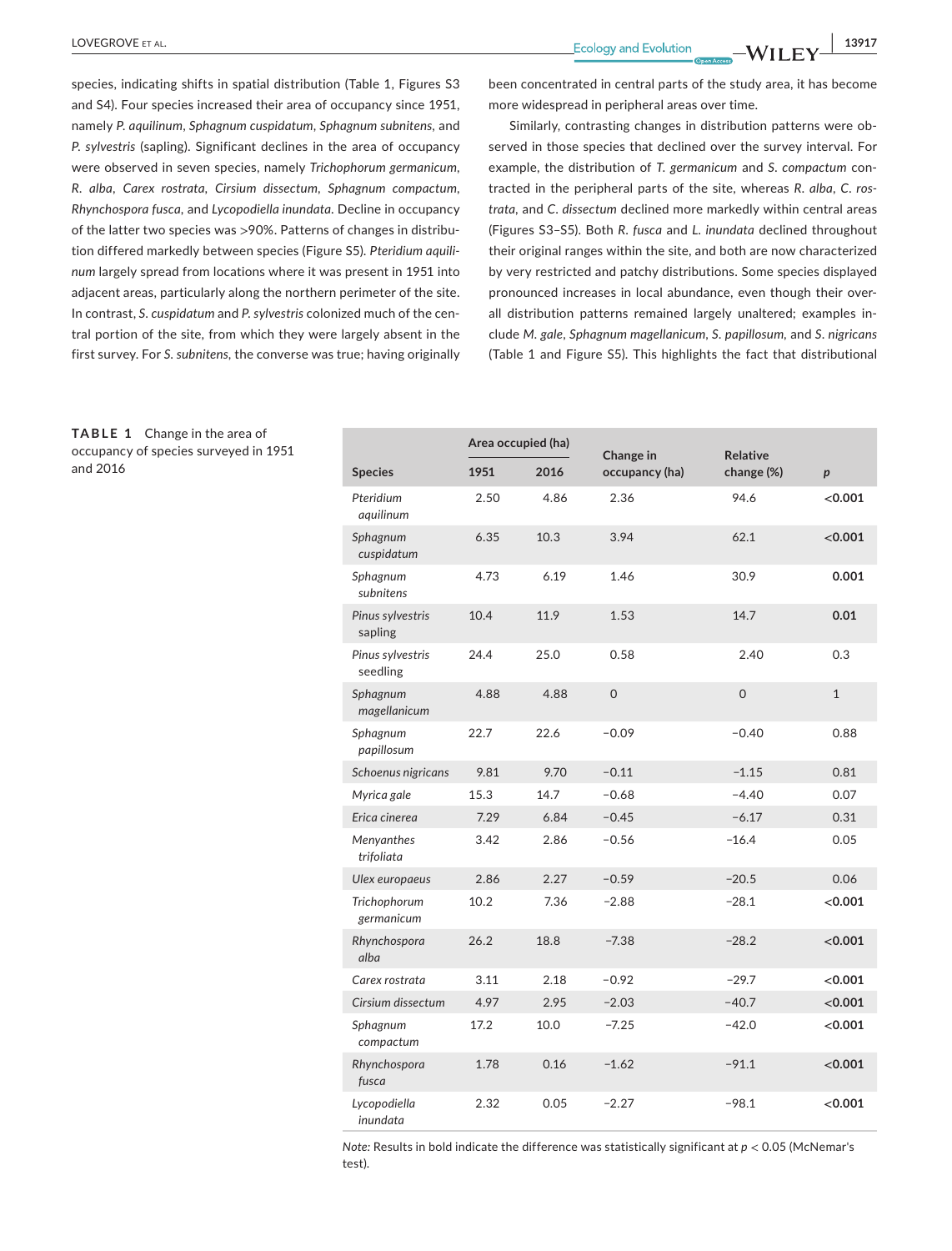changes at the landscape scale were not necessarily linked to changing abundance at the local scale.

# **3.3** | **Species composition**

Mean species richness within the 13 vegetation plots showed a significant decline from 1951 (mean  $\pm$  SE values of 27.46  $\pm$  1.15) to 2016 (20.38  $\pm$  1.16,  $p = .001$ ), indicating a change in community composition across the study area. Results of paired *t* tests and Wilcoxon tests suggested that changes in abundance were statistically significant for 29% (19/65) of species (Tables 2 and S6). Overall, 46 species stayed "stable" (i.e., did not decline or increase significantly). Significant declines in abundance were observed in 16 species (Table 2). The species that displayed the greatest reduction in abundance were *Kurzia pauciflora* and*Narthecium ossifragum*, which declined by 51% and 44%, respectively. The species that increased the most were *Sphagnum palustre*, *Hypnum jutlandicum,* and *Eleocharis palustris,* which were not recorded in 1951.

When analyzed by nMDS, changes in vegetation composition were clearly evident, as indicated by a separation between the communities recorded in 1951 and 2016 (Figure 1). Across the site, the species that stayed stable or increased in relative abundance tended to be associated with the bottom right quadrant of the figure, whereas those that declined tended to be associated with the left side of the diagram. The PERMANOVA test revealed a significant effect of survey year on community composition, with 31% of the total variation observed being attributable to the survey date  $(F_{1,24} = 10.628, r^2 = 0.307, p < 0.01)$ . However, when the vegetation plot data were analyzed using MAVIS, little change in NVC community was detected; 11 out of the 13 plots were associated with the same main NVC type at both survey times (Table S6).

## **3.4** | **Drivers of change**

For the landscape survey results, the mean Ellenberg values for L, N, R, Tjan, Tjul, and Prec were significantly different between 1951 and 2016 (all *p* < 0.001) (Table 3). Whereas L and Prec declined over time, N, R, Tjan, and Tjul all increased significantly. When the analyses were repeated including only the 19 species that Newbould originally recorded in 1951, all of the measured Ellenberg traits showed significant differences, with F declining (Table S7). For the vegetation plots, which were characterized by a relatively small sample size but a larger number of constituent species, L was the only Ellenberg value that changed significantly between survey periods. The mean value per plot increased from 7.23 (±0.02) to 7.47 (±0.06) (paired *t* test,  $p = .003$ ), suggesting that there has been a shift toward more light-demanding species over time.

A further comparison was made in mean Ellenberg trait values between species that were present in 1951, and those that were absent in 1951 but were present in 2016, using vegetation plot data. Results showed a significant increase in N, R, and Tjul (Wilcoxon

rank-sum tests,  $W = 455.5$ , 452 and 425.5, respectively,  $p < 0.001$  in each case) but a decline in Prec (Wilcoxon rank-sum tests,  $W = 455.5$ , *p* < 0.001). This indicates that the species that were newly recorded in 2016 were associated with more fertile soils (N), less acidic substrate (R), higher July temperatures, and a lower level of precipitation, supporting the results of the landscape survey. When Ellenberg numbers of individual species were analyzed, species shown to have declined in abundance over time differed in their mean Ellenberg N (nitrogen) values from those species that showed no decline (paired *t* test, *t* = −2.31, *p =* .025). This suggests that species that declined were less tolerant of high nitrogen availability. None of the other traits were statistically different between survey times.

# **4** | **DISCUSSION**

#### **4.1** | **Vegetation change**

On the basis of evidence from peat stratigraphy, mire vegetation has traditionally been viewed as relatively stable in terms of both composition and structure; such stability has been demonstrated over intervals of decades, centuries, and even millennia (Barber, 1981; Gunnarsson et al., 2002; Rydin & Barber, 2001). Our results demonstrate that vegetation composition can change significantly within a single mire over a period of 65 years, as illustrated by the changes in area of occupancy in 58% of species, the decline in species richness in the vegetation plots, and the shift in composition detected in the nMDS and PERMANOVA analyses. In this respect, our results support those obtained in some other studies of mire vegetation conducted over multi-decadal intervals. For example, a decline in species richness was also recorded by Pellerin et al. (2008) in Québec over a 30-year period, together with an increase in the percentage cover of trees and species tolerant of shade or drought. At a Swedish site (Skattlösbergs Stormosse) surveyed over a 50-year interval, Gunnarsson et al. (2000) recorded a decline in species richness, particularly in plots with higher pH. At another Swedish site (Åkhultmyren), Gunnarsson et al. (2002) found no change in species richness over a 40-year period, but substantial changes in composition were observed; while eight species disappeared, ten new species colonized the site, values that were very similar to those observed here (i.e., 11 new colonists and 11 species lost from the vegetation plots). In addition, 47% of species changed in plot frequency, compared with a value of 58% here. Similarly in the Czech Republic, Hájková et al. (2011) reported significant changes in mire vegetation composition detected using PERMANOVA over a period of up to 60 years, but no change in species richness over time. As noted by Gunnarsson et al. (2002), high turnover and mobility of species is surprising given that all vascular plant species in this type of mire vegetation are perennials, and most are clonal.

Very few previous studies have reported changes in the distribution patterns of individual species at the scale of an entire mire over a multidecadal interval; Gunnarsson et al. (2002) provide the only example of which we are aware. Interestingly, some of the changes in species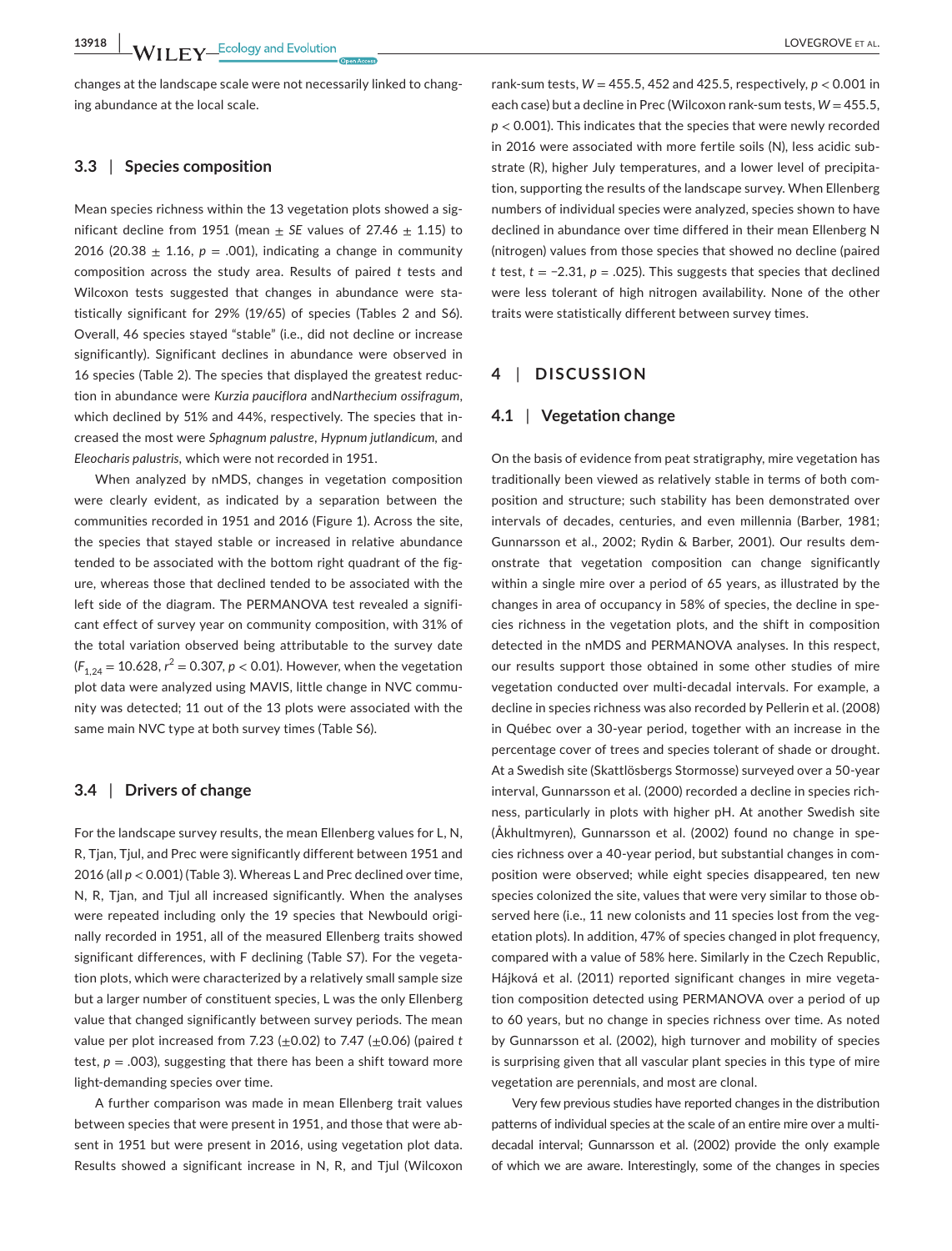# **TABLE 2** Change in abundance of species surveyed in the vegetation plots in 1951 and 2016

|                                    |                     |                     |                     |                     |                  | <b>Test</b><br>statistic | $\boldsymbol{p}$   |                   |
|------------------------------------|---------------------|---------------------|---------------------|---------------------|------------------|--------------------------|--------------------|-------------------|
| <b>Species</b>                     | <b>Mean 1951</b>    | <b>SE</b>           | <b>Mean 2016</b>    | <b>SE</b>           | <b>Mean Diff</b> | $t$ -value               | t test             | $+/-$             |
| Calluna vulgaris                   | 50                  | 8.27                | 24.31               | 3.63                | $-25.69$         | 4.004                    | 0.002              |                   |
| Drosera rotundifolia               | 50.15               | 6.40                | 44                  | 7.75                | $-6.15$          | 0.637                    | 0.536              |                   |
| Eriophorum angustifolium           | 88.46               | 4.18                | 64.92               | 4.9                 | $-23.54$         | 3.741                    | 0.003              |                   |
| Sphagnum denticulatum              | 24.15               | 4.78                | 2.92                | 1.19                | $-21.23$         | 4.355                    | < 0.001            |                   |
| Species                            | <b>Mean 1951</b>    | SE                  | <b>Mean 2016</b>    | <b>SE</b>           | <b>Mean Diff</b> | W-value                  | <b>Wilcox test</b> |                   |
| Anagallis tenella                  | 3.08                | 2.33                | 0.92                | 0.62                | $-2.15$          | 10                       | 0.588              |                   |
| Aneura pinguis                     | 19.69               | 4.34                | 0.77                | 0.77                | $-18.92$         | 66                       | 0.004              |                   |
| Aulacomnium palustre               | 5.85                | 3.43                | 0                   | $\mathsf{O}$        | $-5.85$          | 10                       | 0.1                |                   |
| Betula pendula                     | $\mathsf{O}$        | $\mathsf{O}$        | 0.15                | 0.15                | 0.15             | 0                        | $\mathbf{1}$       |                   |
| Calypogeia azurea                  | 30.77               | 10.02               | 5.69                | 3.04                | $-25.08$         | 66.5                     | 0.034              |                   |
| Campylopus flexuosus               | 1.38                | 0.80                | 0                   | 0                   | $-1.38$          | 10                       | 0.098              |                   |
| Carex panicea                      | 2.92                | 1.39                | 10.31               | 5.46                | 7.38             | 12.5                     | 0.26               |                   |
| Carex rostrata                     | 0.92                | 0.66                | 5.08                | 2.96                | 4.15             | 1.5                      | 0.269              |                   |
| Carex viridula subsp.<br>oedocarpa | $\mathsf{O}$        | $\mathsf{O}\xspace$ | 1.69                | 1.53                | 1.69             | $\mathsf{O}$             | 0.371              |                   |
| Cephalozia bicuspidata             | 43.85               | 8.65                | 1.23                | 0.92                | $-42.61$         | 91                       | 0.002              |                   |
| Cirsium dissectum                  | 8.31                | 5.39                | 0.77                | 0.53                | $-7.54$          | 13.5                     | 0.136              |                   |
| Cladonia crispata                  | 2.15                | 1.48                | 0                   | 0                   | $-2.15$          | 3                        | 0.371              |                   |
| Cladonia floerkeana                | 7.08                | 4.88                | 0                   | $\mathsf{O}$        | $-7.08$          | 10                       | 0.098              |                   |
| Cladonia portentosa                | 28.92               | 8.35                | 2.46                | 0.91                | $-26.46$         | 52.5                     | 0.012              |                   |
| Cladonia uncialis                  | 6.15                | 2.47                | 0.61                | 0.42                | $-5.54$          | 34                       | 0.029              |                   |
| Dactylorhiza maculata              | 0                   | 0                   | 0.31                | 0.31                | 0.31             | 0                        | $\mathbf{1}$       |                   |
| Dicranum scoparium                 | $\mathsf{O}$        | $\mathbf 0$         | 0.15                | 0.15                | 0.15             | $\mathsf{O}$             | $\mathbf{1}$       |                   |
| Diplophyllum albicans              | 0.15                | 0.15                | 0                   | 0                   | $-0.15$          | $\mathbf{1}$             | $\mathbf{1}$       |                   |
| Drosera intermedia                 | 4.46                | 3.06                | 5.38                | 2.89                | 0.92             | 14                       | 0.339              |                   |
| Eleocharis palustris               | $\mathsf O$         | 0                   | 5.23                | 1.82                | 5.23             | 0                        | 0.022              | $^{+}$            |
| Eleocharis quinqueflora            | $\mathsf{O}\xspace$ | 0                   | 0.31                | 0.21                | 0.31             | 0                        | 0.346              |                   |
| Erica tetralix                     | 97.08               | 1.64                | 92                  | 1.26                | $-5.08$          | 68                       | 0.025              |                   |
| Gymnocolea inflata                 | 0.77                | 0.53                | 0.61                | 0.61                | $-0.15$          | $\sqrt{3}$               | $\mathbf{1}$       |                   |
| Hypnum cupressiforme               | 24.77               | 6.03                | 0.15                | 0.15                | $-24.61$         | 78                       | 0.002              |                   |
| Hypnum jutlandicum                 | $\mathsf O$         | 0                   | 5.23                | 1.80                | 5.23             | $\mathsf O$              | 0.009              | $\qquad \qquad +$ |
| Hypogymnia physodes                | 5.85                | 3.47                | $\mathsf{O}\xspace$ | $\mathsf{O}\xspace$ | $-5.85$          | 21                       | 0.035              |                   |
| Juncus acutiflorus                 | 2.77                | 0.95                | 12.46               | 4.22                | 9.69             | 11                       | 0.055              |                   |
| Juncus bufonius                    | $\mathsf{O}\xspace$ | 0                   | 0.61                | 0.35                | 0.61             | 0                        | 0.174              |                   |
| Juncus bulbosus                    | $\mathsf O$         | $\mathsf O$         | 0.31                | 0.31                | 0.31             | $\mathsf O$              | $1\,$              |                   |
| Juncus compressus                  | 0                   | 0                   | 0.15                | 0.15                | 0.15             | 0                        | $\mathbf{1}$       |                   |
| Kurzia pauciflora                  | 50.61               | 7.32                | $\mathsf{O}\xspace$ | $\mathsf{O}\xspace$ | $-50.61$         | 91                       | 0.002              |                   |
| Leucobryum glaucum                 | 0.61                | 0.27                | 0.15                | 0.15                | $-0.46$          | 6                        | 0.149              |                   |
| Lycopodiella inundata              | 0.15                | 0.15                | $\mathsf{O}\xspace$ | $\mathsf O$         | $-0.15$          | $1\,$                    | $\mathbf{1}$       |                   |
| Menyanthes trifoliata              | 0                   | 0                   | 0.46                | 0.46                | 0.46             | 0                        | $\mathbf 1$        |                   |
| Molinia caerulea                   | 97.54               | 1.65                | 95.08               | 1.25                | $-2.46$          | 58                       | 0.145              |                   |
| Myrica gale                        | 22.61               | 9.2                 | 19.23               | 7.45                | $-3.38$          | 15                       | 0.402              |                   |
| Narthecium ossifragum              | 85.69               | 7.45                | 41.85               | 5.07                | $-43.85$         | 88                       | 0.003              |                   |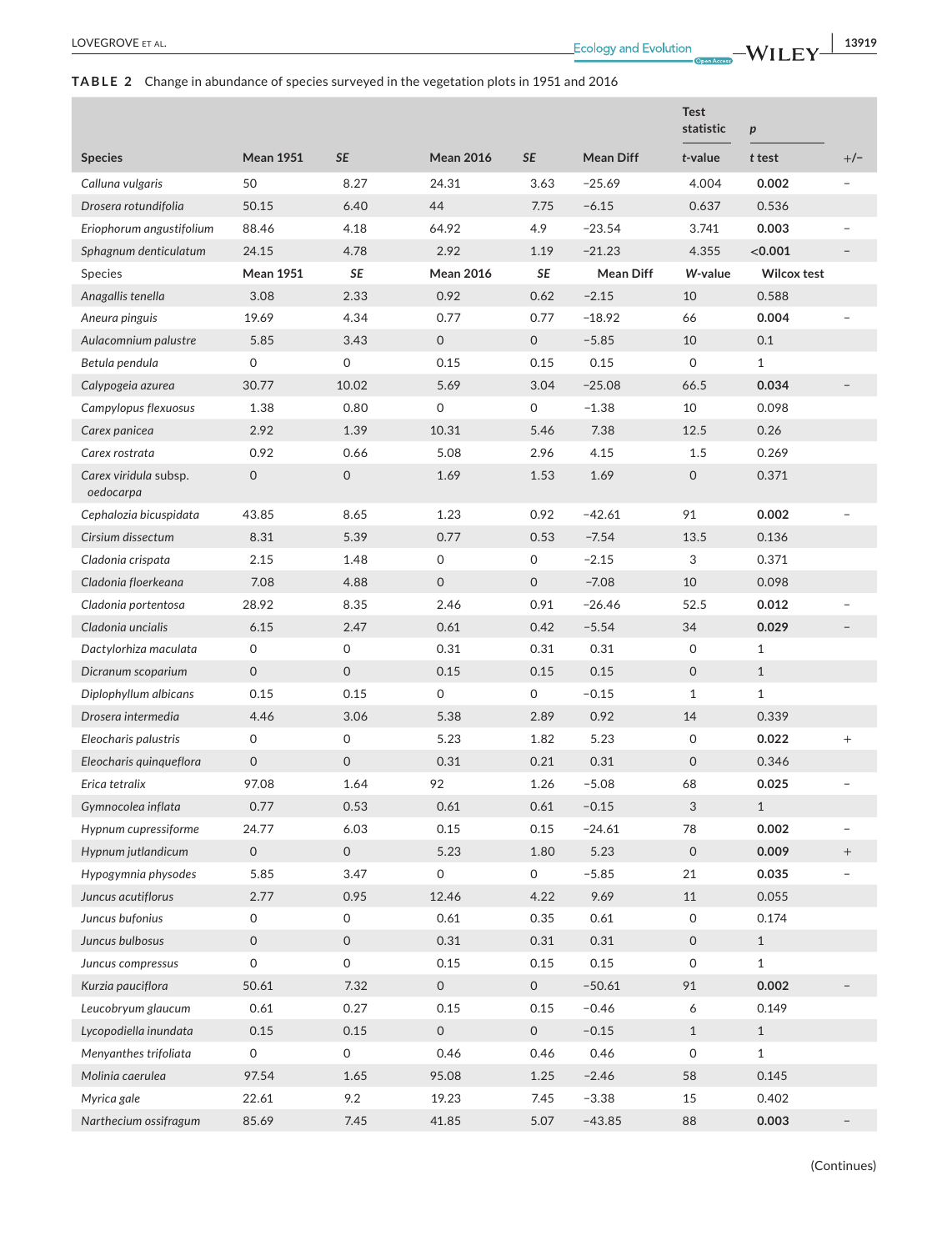# **TABLE 2** (Continued)

|                                           |                  |                |                  |                     |                  | <b>Test</b><br>statistic | $\boldsymbol{p}$ |                |
|-------------------------------------------|------------------|----------------|------------------|---------------------|------------------|--------------------------|------------------|----------------|
| <b>Species</b>                            | <b>Mean 1951</b> | <b>SE</b>      | <b>Mean 2016</b> | <b>SE</b>           | <b>Mean Diff</b> | $t$ -value               | t test           | $+/-$          |
| Odontoschisma sphagni                     | 35.69            | 9.85           | 0.15             | 0.15                | $-35.54$         | 66                       | 0.004            | $\overline{a}$ |
| Pedicularis sylvatica                     | 0.61             | 0.35           | 1.38             | 0.83                | 0.77             | $\overline{7}$           | 0.524            |                |
| Pinguicula lusitanica                     | 1.08             | 0.37           | 0.77             | 0.36                | $-0.31$          | 21.5                     | 0.66             |                |
| Pinus sylvestris                          | 11.69            | 5.16           | 4.15             | 1.07                | $-7.54$          | 35                       | 0.474            |                |
| Polygala serpyllifolia                    | 10.15            | 3.88           | 0.61             | 0.35                | $-9.54$          | 36                       | 0.014            |                |
| Potamogeton polygonifolius                | 8.61             | 5.77           | 8.77             | 3.81                | 0.15             | 11.5                     | 0.4              |                |
| Potentilla erecta                         | 1.54             | 0.82           | 0                | $\mathsf O$         | $-1.54$          | 10                       | 0.098            |                |
| Quercus robur                             | 0.15             | 0.15           | $\mathsf{O}$     | $\mathbf{0}$        | $-0.15$          | $\mathbf{1}$             | $\mathbf{1}$     |                |
| Rhynchospora alba                         | 47.08            | 10.96          | 38.46            | 9.19                | $-8.61$          | 56.5                     | 0.463            |                |
| Schoenus nigricans                        | 15.85            | 9.77           | 14.31            | 6.69                | $-1.54$          | 11                       | $\mathbf{1}$     |                |
| Sphagnum capillifolium                    | 6.92             | 2.27           | 2.61             | 1.46                | $-4.31$          | 31                       | 0.078            |                |
| Sphagnum capillifolium<br>subsp. rubellum | 0.77             | 0.48           | 0                | $\mathsf{O}\xspace$ | $-0.77$          | 6                        | 0.174            |                |
| Sphagnum compactum                        | 25.85            | 11.09          | 6.61             | 4.67                | $-19.23$         | 29                       | 0.141            |                |
| Sphagnum cuspidatum                       | $\overline{4}$   | 1.57           | 2                | 1.54                | $-2$             | 26.5                     | 0.261            |                |
| Sphagnum fallax                           | 6.31             | 4.22           | 2.31             | 1.19                | $-4$             | 10                       | 0.59             |                |
| Sphagnum inundatum                        | 11.38            | 4.21           | 0.77             | 0.77                | $-10.61$         | 45                       | 0.009            |                |
| Sphagnum magellanicum                     | 10.31            | 7.05           | 4                | 2.62                | $-6.31$          | 11                       | $\mathbf{1}$     |                |
| Sphagnum palustre                         | $\mathsf{O}$     | $\mathsf{O}$   | 6                | 2.62                | 6                | $\Omega$                 | 0.022            | $+$            |
| Sphagnum papillosum                       | 52.46            | 11.55          | 29.85            | 8.77                | $-22.61$         | 53.5                     | 0.075            |                |
| Sphagnum subnitens                        | 9.08             | 4.7            | 0.61             | 0.42                | $-8.46$          | 24                       | 0.106            |                |
| Sphagnum tenellum                         | 26.77            | 10.86          | 14.77            | 4.3                 | $-12$            | 46                       | 0.61             |                |
| Trichophorum cespitosum                   | 2.31             | 1.22           | 0.61             | 0.61                | $-1.69$          | 10                       | 0.098            |                |
| Ulex minor                                | 0.15             | 0.15           | 0                | $\Omega$            | $-0.15$          | $\mathbf{1}$             | $\mathbf{1}$     |                |
| Utricularia minor                         | $\overline{2}$   | $\overline{2}$ | $\mathbf 0$      | $\Omega$            | $-2$             | $\mathbf{1}$             | $\mathbf{1}$     |                |

*Note:* Results in bold indicate a significant result. − indicates that the species declined; + indicates that the species increased in abundance.

composition reported by Gunnarsson et al. (2002) accorded precisely with those observed here: *H. paludosa* was only observed on the earlier survey date in both studies; *L. inundata* also declined markedly in both investigations. *Rhynchospora fusca* similarly declined in spatial extent in both investigations; while Gunnarsson et al. (2002) identified this as a relatively mobile species, based on the extent to which it entered new plots at the second inventory, in the current study it declined throughout its range and displayed limited ability to colonize new plots (i.e., the species colonized seven new plots since 1951, but disappeared from 79 plots). *Sphagnum cuspidatum* increased its area of occupancy in both studies, as did *P. sylvestris*. In contrast, *S. subnitens* increased in abundance here, whereas it declined in the Swedish investigation.

# **4.2** | **Processes influencing vegetation**

In consideration of their results, Gunnarsson et al. (2002) highlighted a distinction between autogenic and allogenic processes influencing peat-forming vegetation on their site, the former typically being relatively gradual. Key autogenic processes identified by these authors include the patterns of water flow from the surrounding landscape, changes in the groundwater level and other hydrological changes within the mire, peat accumulation rate, colonization by trees (which can affect growth of other plants by shading), and competition between vascular plants and mosses for light and nutrients. Many of these same processes are likely to have been influential in the current study. In the original survey, Newbould (1960) suggested that the distribution and base status of water flow was the most important factor controlling plant distribution. Specifically, on Cranes Moor two main areas of water flow were identified along the margins, characterized by vegetation dominated by *S. nigricans* or *M. gale* and *M. caerulea,* with areas of *Sphagnum*-rich vegetation occurring between them. This interpretation was supported by measurements of soil chemistry, water conductivity, and pH, which indicated that distribution of the mire vegetation (as distinct from the marginal wet heath) was related to flushing (Newbould, 1960). Vegetation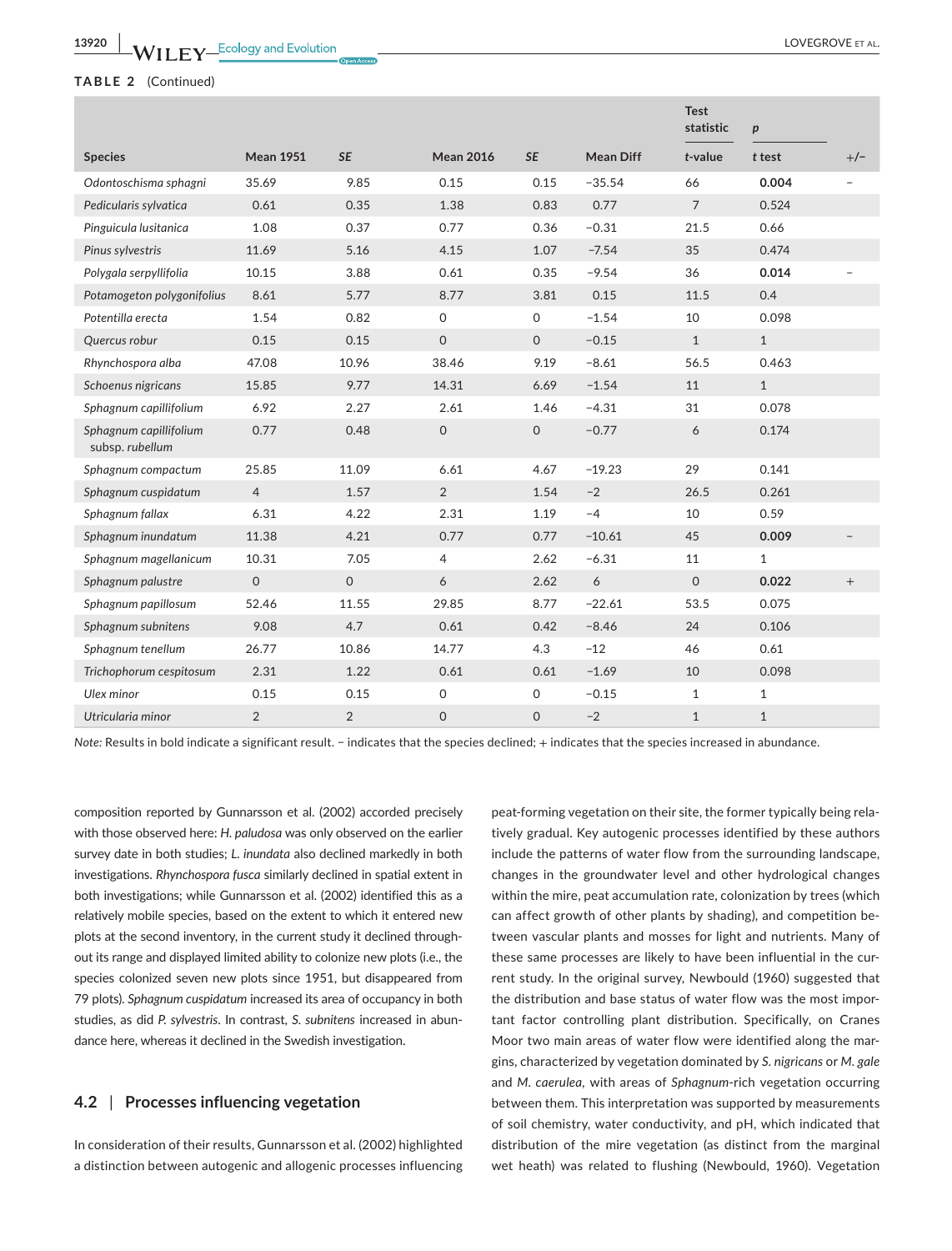dominated by *S. papillosum* and *R. alba* was found in an area receiving relatively little water flow from surrounding areas. Additional analysis of pH indicated that the *Sphagnum* communities at Cranes Moor receive some soligenous mineral soil water, based on a pH range of 2.6–4.8 and a modal value of 3.9 (Newbould & Gorham, 1960).

The overall pattern of vegetation recorded here was broadly similar to that described by Newbould (1960), with some expansion of pine woodland particularly on dry heath, and some loss of *Sphagnum* communities to wet heath or *Schoenetum* vegetation (see Figure S2). This implies that the same autogenic processes identified by Newbould (1960) are likely to still be influential. Data obtained from the vegetation plots provide some evidence of localized ecological changes in the mire. For example, the decline in *Eriophorum* 



**FIGURE 1** Nonmetric multidimensional scaling (nMDS) of floral community dissimilarity data (*n* = 51, final stress = 0.175) between the 2 years, 1951 and 2016 (represented by blue and red ellipses, respectively). Each "+" represents a single species whose name has been truncated for clarity (see Table S5 for species codes). Ellipses delimit the 95% confidence interval around the centroid for each year

*angustifolium,* which is often associated with cut or eroded peat, and species such as *Sphagnum denticulatum* that are associated with bog pools, might indicate the loss of such pools over time (Rodwell, 1991). As noted by Grant et al. (2014), the part of this site dominated by *Sphagnum* contains a number of regularly spaced pools (up to 5–8 m in length), which are the result of historical peat cutting; since 1951, some of these may have been partially infilled with vegetation. Conversely, the decline of *Calluna vulgaris* and a number of lichen species recorded within the vegetation plots suggests that some areas of relatively dry heath have become inundated over time. The decline in species richness in these plots might be attributable to increasing competition, owing to successional processes; this interpretation is supported by the decline in some light-demanding species (e.g., *N. ossifragum*) and an increase in others (e.g., *S. palustre*) that are relatively shade tolerant.

At the scale of the entire site, the most striking changes in vegetation composition were the spread of bracken (*P. aquilinum*) and Scots pine (*P. sylvestris*) saplings, and the increase in two *Sphagnum* species, *S*. *cuspidatum* and *S. subnitens*. The sensitivity of bracken to waterlogging is well established (Marrs & Watt, 2006). Similarly, Scots pine is also sensitive to a high water table, especially as a seedling (Pearson et al., 2011), although it can also demonstrate a degree of physiological tolerance of waterlogging (Pearson et al., 2013). Together, these observations suggest some surface drying of the site, perhaps reflecting a lowering of the water table. Conversely, the spread of two *Sphagnum* species suggest an opposing trend: some parts of the site appear to have become wetter. Interestingly, these two *Sphagnum* species are characterized by different microsite preferences; whereas *S. cuspidatum* is typically a species of acidic pools, *S. subnitens* is generally associated with richer fen vegetation (Gunnarsson et al., 2002). Taken together, these results highlight the spatial heterogeneity in how the vegetation of the site has changed over time, in response to fluctuations in both rainfall and groundwater flow, and well as the surface topography and hydrology of the mire.

Allogenic processes also appear to have had a major influence on vegetation change in Cranes Moor. Analysis of the Ellenberg trait values for the landscape survey results (Table 3) indicates a number of shifts in the functional composition of the vegetation over

**TABLE 3** Results of the Wilcoxon signed-rank tests comparing the Ellenberg trait values of the landscape survey data between 1951 and 2016

| <b>Ellenberg trait</b> | <b>Mean 1951</b> | <b>SE</b> | <b>Mean 2016</b> | <b>SE</b> | Mean difference | W           | $\boldsymbol{p}$ |
|------------------------|------------------|-----------|------------------|-----------|-----------------|-------------|------------------|
|                        | 7.69             | 0.009     | 7.48             | 0.010     | $-0.210$        | 1.756.268.5 | < 0.001          |
| F                      | 7.72             | 0.022     | 7.72             | 0.022     | $-0.003$        | 1.232.247   | 0.059            |
| N                      | 1.57             | 0.007     | 1.74             | 0.011     | 0.168           | 1.049.949   | < 0.001          |
| R.                     | 2.24             | 0.017     | 2.59             | 0.010     | 0.353           | 755.574.5   | < 0.001          |
| Tjan                   | 2.82             | 0.012     | 3.11             | 0.007     | 0.286           | 820,039.5   | < 0.001          |
| Tjul                   | 13.39            | 0.014     | 13.78            | 0.005     | 0.389           | 555.116     | < 0.001          |
| Prec                   | 1.461.4          | 3.162     | 1.330.1          | 1.547     | $-131.4$        | 2,142,598.5 | < 0.001          |

*Note:* The data analyzed were the mean trait values of all present species in each grid cell. Results in bold indicate a significant difference at *p* < 0.05. Abbreviations: F, moisture; L, light; N, nitrogen; Prec, precipitation amount; R, pH; Tjan, mean temperature in January; Tjul, mean temperature in July.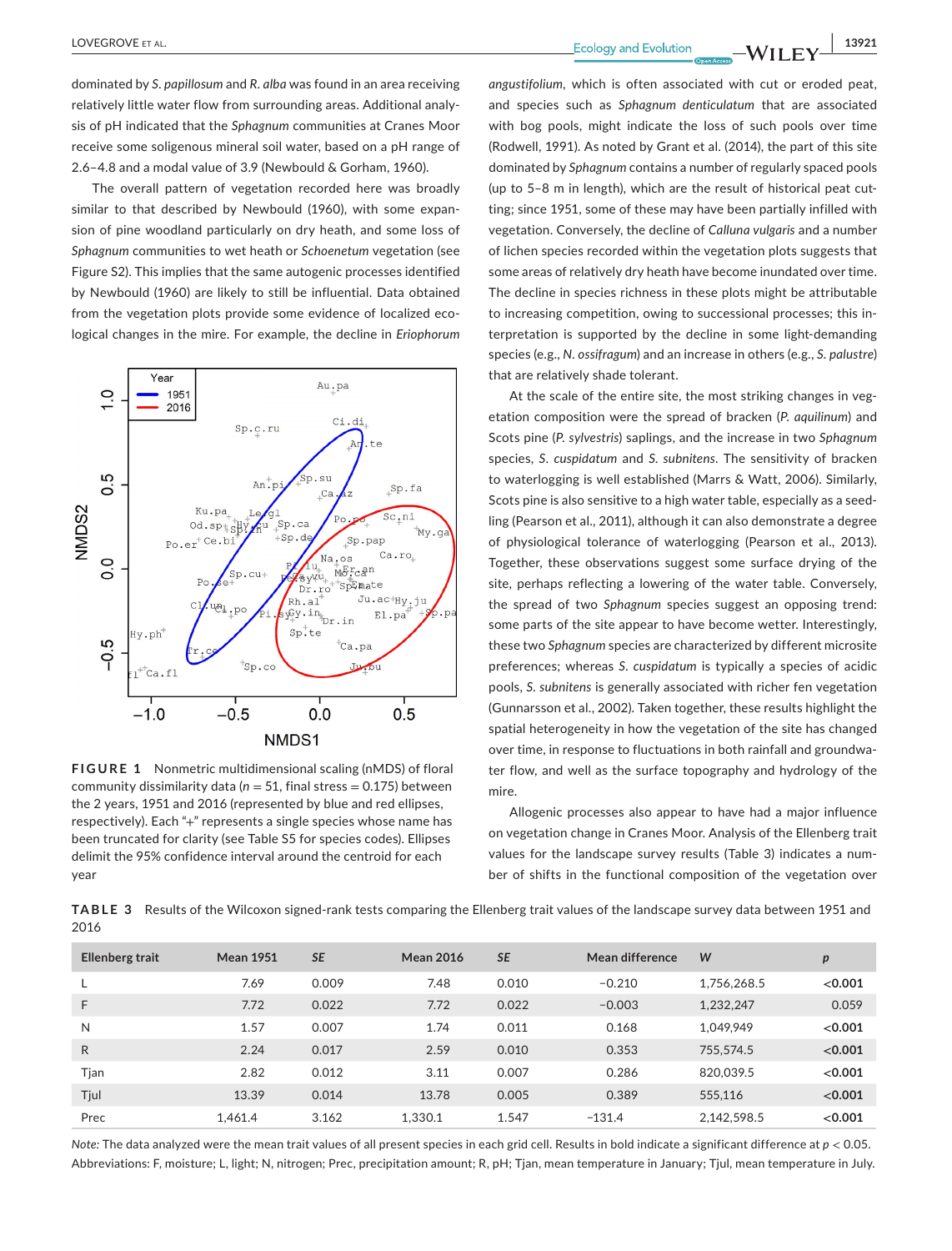**13922 WII FY** Ecology and Evolution **COVEGAL COVEGAL COVEGACT ET AL.** 

time, providing evidence of increased relative abundance of species that are relatively tolerant of shade and drought, and those that are associated with higher temperatures and higher nitrogen availability. These findings are consistent with those of other studies of mire vegetation conducted over multi-decadal intervals. For example in Sweden, Gunnarsson et al. (2002) similarly observed an increase in species associated with higher nitrogen availability, higher shade tolerance, and lower moisture availability, based on analysis of Ellenberg trait values. Based on this evidence, these authors concluded that many of the vegetation changes they observed were allogenic in origin and were caused by the combined effects of increased surface dryness, acidification, and increased nitrogen supply. In Québec, Pellerin et al. (2008) also found an increase in the abundance of species tolerant of shade and drought, whereas in the Czech Republic, observed vegetation changes were attributed at least partly to increased nutrient concentration resulting from atmospheric deposition (Hájková et al., 2011).

# **4.3** | **Caveats**

Analysis of long-term change in plant communities is typically associated with a degree of uncertainty, owing to potential errors in estimation of species losses and gains, which can arise from imprecise location of the original plots or variation in survey effort (Bennie et al., 2006). The current study is no exception in this respect (Appendix S1). A further factor is the conditions in the year in which the study was undertaken, which applies to the original study as much to the resurvey; Newbould (1953) notes that 1951 was a particularly wet year. As a consequence, the results should be viewed with caution. One key unknown is the impact of previous disturbance of the site. Newbould (1960) mentions that the site may have previously been disturbed by burning, turf-cutting, and military maneuvers. Similarly, the area of surrounding heathland is subjected to management interventions that include cutting of pine and occasional burning (Figure S6). Grant et al. (2014) also mention that the central area of the site contains a number of large pools (up to  $5 \times 8$  m), which may be the result of past peat cutting. The incidence and potential impact of such disturbances are unknown, but they may have influenced some of the results observed, including the spatial heterogeneity in the responses of different species. The inconsistent results obtained in the Ellenberg L value between the landscape survey and vegetation plots may similarly be attributable to spatial heterogeneity in disturbance history and its impact on competitive interactions between different species, although the relatively low statistical power of the vegetation plots might also have been a factor in this case.

# **4.4** | **Management implications**

Given these caveats, the evidence presented here tentatively suggests that this mire system has changed significantly in ecological

condition over the past 65 years, which has implications for its conservation and management. In this context, the main issues of concern are the overall decline in species richness, the shift in species composition, and the decline and/or loss of some distinctive elements of the vegetation, such as *R. fusca*, *L. inundata,* and *H. paludosa*. If these trends are being driven by increased surface dryness and increased atmospheric nitrogen supply, as these results suggest, then appropriate management responses to these threats will need to be identified.

At the scale of the entire UK, nutrient enrichment resulting from atmospheric nitrogen deposition has been identified as a major driver of vegetation change in recent decades (Haines-Young et al., 2003; Payne et al., 2017). Bog vegetation is known to be particularly vulnerable to nitrogen deposition, and in the UK, virtually all bogs are now believed to be at or above the critical load for this element (JNCC, 2011). Negative impacts of nitrogen deposition on vegetation have been widely observed throughout Europe (Dise et al., 2011), as well as other parts of the world, although the magnitude of these effects has rarely been documented in detail (Payne et al., 2017). When taken together with results of other long-term studies of mire vegetation, the analyses presented here provide clear evidence of significant changes in vegetation composition attributable to this factor. An additional potential driver is anthropogenic climate change, which may account for the shift toward species with higher drought and temperature tolerances observed here, given that mean temperatures and the incidence of drought have increased at this location in recent decades (Martin et al., 2015).

Concerns about the potential impact of climate change on mire vegetation are well established (Page & Baird, 2016); for example, climate envelope modeling indicates that in the UK, the distribution patterns of rain-fed mires such as blanket bog are highly sensitive to climate (Gallego-Sala et al., 2010). Analysis of 56 peat bog ecosystems across Europe found that temperature and precipitation were the most important drivers of vegetation composition, followed by atmospheric nitrogen deposition (Robroek et al., 2017), a finding consistent with the results of this study. These results are also supported by analysis of vegetation change over a 70-year interval in the county of Dorset, which neighbors the study site examined here. Analysis of changes in functional traits in heathland (Diaz et al., 2013), calcareous grassland (Newton et al., 2012), and woodland (Keith et al., 2009, 2011) consistently indicated that nitrogen eutrophication was the principal driver of changes in community composition, with climate change also implicated in heathland and grassland.

It is recognized that for sensitive habitats such as lowland mires located near to agricultural sources of nitrogen, spatially targeted measures to reduce local emissions can potentially enable local reductions in nitrogen deposition to be achieved (Plantlife, 2017). However, the site investigated here is located remotely from agricultural land and other nitrogen sources, at least compared to other sites in lowland England. Regional or national-scale reduction strategies, such as that presented by Defra (2018), may therefore be required. Even if a reduction in nitrogen deposition was achieved,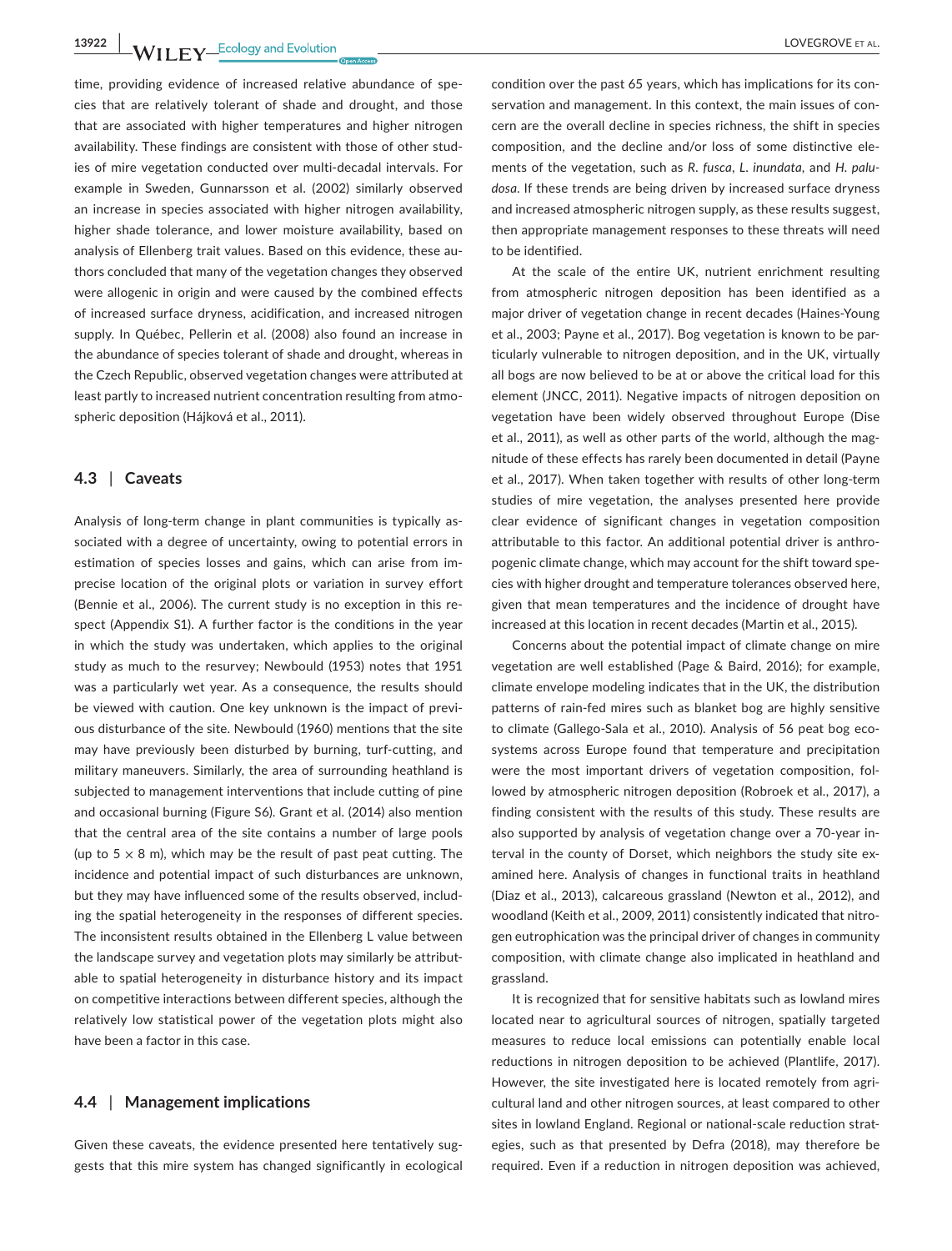recovery of the plant community could be very slow. While some soil variables, such as nitrate and ammonium concentrations, can respond relatively rapidly to reductions in nitrogen inputs, variables such as the species composition of vegetation or of below-ground communities typically recover at a much lower rate (Stevens, 2016). Complete recovery may require additional interventions to be performed, such as physical removal of accumulated nitrogen or reintroduction of species that have been lost from the site (Plantlife, 2017; Stevens, 2016; Stevens et al., 2013).

Mitigation of climate change similarly requires coordinated action to reduce greenhouse gas emissions at national and international scales. However, actions aimed at stopping or reversing the deterioration of individual mire ecosystems caused by other threats can itself be considered as a contribution to climate change mitigation (Essl et al., 2012). A wide range of management interventions have been implemented on different peatlands with the aim of reducing desiccation, such as blocking ditches to raise the water table; building bunds to retain water and distribute it more evenly; and provision of open-water reservoirs to increase lateral seepage (Grzybowski & Glińska-Lewczuk, 2020). Although evidence regarding the effectiveness of these interventions is limited in extent and variable in quality, rewetting by raising the water table has consistently been found to have beneficial effects on peatland ecosystems, such as increasing the cover of characteristic plant species (Taylor et al., 2019). Such interventions are therefore recommended for the site examined here, and for other lowland mires affected by similar environmental pressures.

#### **ACKNOWLEDGMENTS**

The research was supported by a Bournemouth University grant to AN. Thanks to Natural England and the Forestry Commission for permission to conduct the field survey. This paper is dedicated to the memory of Prof. Palmer Newbould, who sadly passed away while the research was being conducted.

#### **CONFLICT OF INTEREST**

None declared.

#### **AUTHOR CONTRIBUTIONS**

**Alexander T. Lovegrove:** Conceptualization (equal); formal analysis (lead); investigation (lead); methodology (equal); writing – original draft (supporting). **Adrian C. Newton:** Conceptualization (equal); formal analysis (supporting); funding acquisition (lead); investigation (supporting); methodology (equal); project administration (lead); supervision (lead); writing – original draft (lead); writing – review and editing (lead). **Paul M. Evans:** Data curation (lead); formal analysis (lead); investigation (equal); visualization (lead); writing – original draft (supporting). **Anita Diaz:** Investigation (supporting); writing – review and editing (supporting). **Arthur C. Newton:** Investigation (supporting); visualization (supporting). **Lynn Davy:** Investigation (supporting); supervision (supporting); writing – review and editing (supporting). **Palmer J. Newbould:** Conceptualization (equal); methodology (equal).

#### **DATA AVAILABILITY STATEMENT**

The data are made available on Figshare [https://doi.org/10.6084/](https://doi.org/10.6084/m9.figshare.13102541) [m9.figshare.13102541.](https://doi.org/10.6084/m9.figshare.13102541)

# **ORCID**

# *Adrian C. [Newt](https://orcid.org/0000-0002-2368-0630)o[n](https://orcid.org/0000-0003-3591-6089)* <https://orcid.org/0000-0003-3591-6089> *Anita Diaz* <https://orcid.org/0000-0002-2368-0630>

## **REFERENCES**

- Barber, K. E. (1981). *Peat stratigraphy and climatic change*, Amsterdam: A.A. Balkema.
- Belyea, L. R., & Clymo, R. S. (2001). Feedback control of the rate of peat formation. *Proceedings of the Royal Society of London. Series B: Biological Sciences*, *268*, 1315–1321. [https://doi.org/10.1098/](https://doi.org/10.1098/rspb.2001.1665) [rspb.2001.1665](https://doi.org/10.1098/rspb.2001.1665)
- Bennie, J., Hill, M. O., Baxter, R., & Huntley, B. (2006). Influence of slope and aspect on long-term vegetation change in British chalk grasslands. *Journal of Ecology*, *94*, 355–368. [https://doi.](https://doi.org/10.1111/j.1365-2745.2006.01104.x) [org/10.1111/j.1365-2745.2006.01104.x](https://doi.org/10.1111/j.1365-2745.2006.01104.x)
- Blundell, A., & Holden, J. (2015). Using palaeoecology to support blanket peatland management. *Ecological Indicators*, *49*, 110–120. [https://doi.](https://doi.org/10.1016/j.ecolind.2014.10.006) [org/10.1016/j.ecolind.2014.10.006](https://doi.org/10.1016/j.ecolind.2014.10.006)
- Bobbink, R., Hornung, M., & Roelofs, J. G. M. (2008). The effects of air-borne nitrogen pollutants on species diversity in natural and semi-natural European vegetation. *Journal of Ecology*, *86*, 717–738. <https://doi.org/10.1046/j.1365-2745.1998.8650717.x>
- Bonn, A., Reed, M. S., Evans, C. D., Joosten, H., Bain, C., Farmer, J., Emmer, I., Couwenberg, J., Moxey, A., Artz, R., Tanneberger, F., von Unger, M., Smyth, M.-A., & Birnie, D. (2014). Investing in nature: Developing ecosystem service markets for peatland restoration. *Ecosystem Services*, *9*, 54–65. <https://doi.org/10.1016/j.ecoser.2014.06.011>
- Defra (2018). *Code of Good Agricultural Practice (COGAP) for reducing ammonia emissions*, London: Department for Environment, Food and Rural Affairs.
- Diaz, A., Keith, S. A., Bullock, J. M., Hooftman, D. A. P., & Newton, A. C. (2013). Conservation implications of long-term changes detected in a lowland heath metacommunity. *Biological Conservation*, *167*, 325–333.
- Dieleman, C. M., Lindo, Z., McLaughlin, J. W., Craig, A. E., & Branfireun, B. A. (2016). Climate change effects on peatland decomposition and porewater dissolved organic carbon biogeochemistry. *Biogeochemistry*, *128*, 385–396. [https://doi.org/10.1007/s1053](https://doi.org/10.1007/s10533-016-0214-8) [3-016-0214-8](https://doi.org/10.1007/s10533-016-0214-8)
- Dise, N., Ashmore, M., Belyazid, S., Bleeker, A., Bobbink, R., De Vries, W., Erisman, J. W., Spranger, T., Stevens, C. J., & van den Berg, L. (2011). Nitrogen as a threat to European terrestrial biodiversity. In M. Sutton, C. Howard, J. Erisman, G. Billen, A. Bleeker, P. Grennfelt, H. van Grinsven, & B. Grizzetti (Eds.), *The European nitrogen assessment: Sources, effects and policy perspectives* (pp. 463–494). Cambridge University Press.
- Essl, F., Dullinger, S., Moser, D., Rabitsch, W., & Kleinbauer, I. (2012). Vulnerability of mires under climate change: Implications for nature conservation and climate change adaptation. *Biodiversity and Conservation*, *21*(3), 655–669. [https://doi.org/10.1007/s1053](https://doi.org/10.1007/s10531-011-0206-x) [1-011-0206-x](https://doi.org/10.1007/s10531-011-0206-x)
- Everitt, B. (1978). *Graphical techniques for multivariate data*, London: Heinemann.
- Gallego-Sala, A. V., Clark, J. M., House, J. I., Orr, H. G., Prentice, I. C., Smith, P., Farewell, T., & Chapman, S. J. (2010). Bioclimatic envelope model of climate change impacts on blanket peatland distribution in Great Britain. *Climate Research*, *45*, 151–162. [https://doi.](https://doi.org/10.3354/cr00911) [org/10.3354/cr00911](https://doi.org/10.3354/cr00911)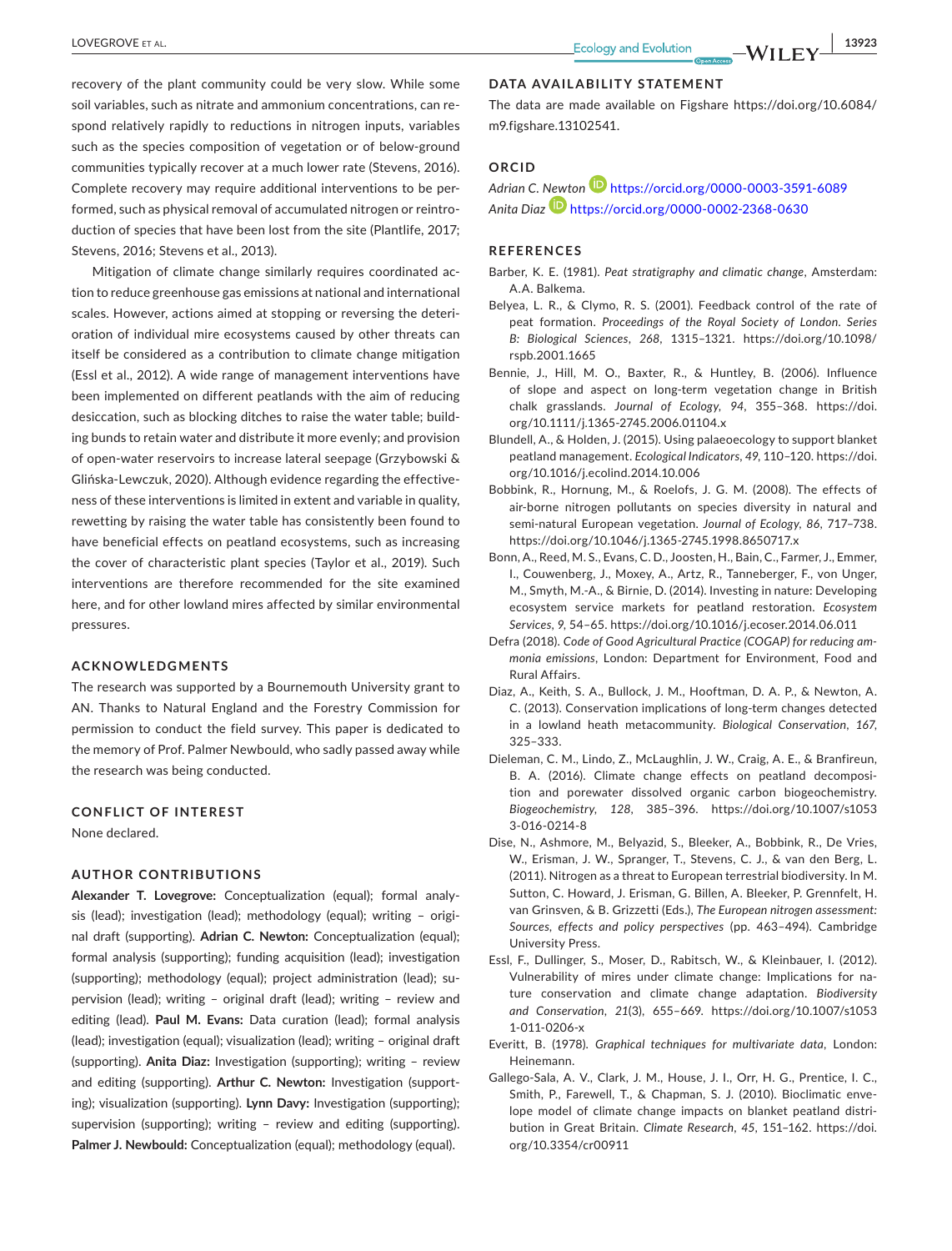**13924 |**  LOVEGROVE et al.

- Grant, M. J., Hughes, P. D. M., & Barber, K. E. (2009). Early to mid-Holocene vegetation-fire interactions and responses to climatic change at Cranes Moor, New Forest. In B. Briant, M. Bates, R. T. Hosfield, & F. F. Wenban-Smith (Eds.), *The quaternary of the Solent Basin and West Sussex Raised Beaches* (pp. 198–214). Quaternary Research Association.
- Grant, M. J., Hughes, P. D. M., & Barber, K. E. (2014). Climatic influence upon early to mid-Holocene fire regimes within temperate woodlands: A multi-proxy reconstruction from the New Forest, southern England. *Journal of Quaternary Science*, *29*(2), 175–188. [https://doi.](https://doi.org/10.1002/jqs.2692) [org/10.1002/jqs.2692](https://doi.org/10.1002/jqs.2692)
- Grzybowski, M., & Glińska-Lewczuk, K. (2020). The principal threats to the peatlands habitats, in the continental bioregion of Central Europe – A case study of peatland conservation in Poland. *Journal for Nature Conservation*, *53*, 125778. [https://doi.org/10.1016/j.](https://doi.org/10.1016/j.jnc.2019.125778) [jnc.2019.125778](https://doi.org/10.1016/j.jnc.2019.125778)
- Gunnarsson, U., Malmer, N., & Rydin, H. (2002). Dynamics or constancy in *Sphagnum* dominated mire ecosystems? A 40-year study. *Ecography*, *25*, 685–704.
- Gunnarsson, U., Rydin, H., & Sjörs, H. (2000). Diversity and pH changes after 50 years on the boreal mire Skattlösbergs Stormosse, Central Sweden. *Journal of Vegetation Science*, *11*(2), 277–286. [https://doi.](https://doi.org/10.2307/3236808) [org/10.2307/3236808](https://doi.org/10.2307/3236808)
- Haines-Young, R., Barrc, C. J., Firbank, L. G., Furse, M., Howard, D. C., McGowan, G., Petit, S., Smart, S. M., & Watkins, J. W. (2003). Changing landscapes, habitats and vegetation diversity across Great Britain. *Journal of Environmental Management*, *67*, 267–281. [https://](https://doi.org/10.1016/S0301-4797(02)00179-2) [doi.org/10.1016/S0301-4797\(02\)00179-2](https://doi.org/10.1016/S0301-4797(02)00179-2)
- Hájková, P., Hájek, M., Rybníček, K., Jiroušek, M., Tichý, L., Králová, Š., & Mikulášková, E. (2011). Long-term vegetation changes in bogs exposed to high atmospheric deposition, aerial liming and climate fluctuation. *Journal of Vegetation Science*, *22*, 891–904. [https://doi.](https://doi.org/10.1111/j.1654-1103.2011.01297.x) [org/10.1111/j.1654-1103.2011.01297.x](https://doi.org/10.1111/j.1654-1103.2011.01297.x)
- Heijmans, M. M. P. D., Mauquoy, D., van Geel, B., & Berendse, R. (2008). Long-term effects of climate change on vegetation and carbon dynamics in peat bogs. *Journal of Vegetation Science*, *19*, 307–354. <https://doi.org/10.3170/2008-8-18368>
- Hill, M. O., Preston, C. D., Bosanquet, S. D. S., & Roy, D. B. (2007). *BRYOATT. Attributes of British and Irish mosses, liverworts and hornworts, with information on native status, size, life form, life history, geography and habitat*, Huntingdon: Centre for Ecology and Hydrology.
- Hill, M. O., Preston, C. D., & Roy, D. B. (2004). *PLANTATT. Attributes of British and Irish plants: Status, size, life history, geography and habitats for use in connection with the New atlas of the British and Irish flora*, Huntingdon: Centre for Ecology and Hydrology.
- IUCN (2001). *IUCN Red list categories and criteria (version 3.1)*, Gland, Switzerland: IUCN.
- Jackson, S. T., & Blois, J. L. (2015). Community ecology in a changing environment: Perspectives from the Quaternary. *Proceedings of the National Academy of Sciences of the United States of America*, *112*(16), 4915–4921.<https://doi.org/10.1073/pnas.1403664111>
- JNCC (2011). *Evidence of nitrogen deposition impacts on vegetation: Implications for country strategies and UK biodiversity commitments*. Joint Nature Conservation Committee.
- Joosten, H., & Clarke, D. (2002). *Wise use of mires and peatlands Background and principles*, Totnes, Devon: International Mire Conservation Group and International Peat Society.
- Keith, S. A., Newton, A. C., Morecroft, M. D., Bealey, C. E., & Bullock, J. M. (2009). Taxonomic homogenisation of woodland plant communities over seventy years. *Proceedings of the Royal Society B: Biological Sciences*, *276*(1672), 3539–3544.
- Keith, S. A., Newton, A. C., Morecroft, M. D., Golicher, D. J., & Bullock, J. M. (2011). Woodland metacommunity structure remains unchanged during biodiversity loss in English woodlands. *Oikos*, *120*(2), 302–331.
- Limpens, J., Berendse, F., Blodau, C., Canadell, J. G., Freeman, C., Holden, J., Roulet, N., Rydin, H., & Schaepman-Strub, G. (2008). Peatlands and the carbon cycle: from local processes to global implications - a synthesis. *Biogeosciences*, *5*, 1475–1491.
- Marrs, R. H., & Watt, A. S. (2006). Biological flora of the British Isles: *Pteridium aquilinum* (L.) Kuhn. No. 245. *Journal of Ecology*, *94*, 1272– 1321. <https://doi.org/10.1111/j.1365-2745.2006.01177.x>
- Martin, P., Newton, A. C., Evans, P., & Cantarello, E. (2015). Stand collapse in a temperate forest and its impact on forest structure and biodiversity. *Forest Ecology and Management*, *358*, 130–138.
- Mauquoy, D., Engelkes, T., Groot, M. H. M., Markesteijn, F., Oudejans, M. G., van der Plicht, J., & van Geel, B. (2002). High-resolution records of late-Holocene climate change and carbon accumulation in two north-west European ombrotrophic peat bogs. *Palaeogeography, Palaeoclimatology and Palaeoecology*, *186*, 275–310. [https://doi.](https://doi.org/10.1016/S0031-0182(02)00513-8) [org/10.1016/S0031-0182\(02\)00513-8](https://doi.org/10.1016/S0031-0182(02)00513-8)
- Mauquoy, D., van Geel, B., Blaauw, M., & van der Plicht, J. (2002). Evidence from northwest European bogs shows 'Little Ice Age' climatic changes driven by variations in solar activity. *Holocene*, *12*, 1–6. <https://doi.org/10.1191/0959683602hl514rr>
- McNemar, Q. (1947). Note on the sampling error of the difference between correlated proportions or percentages. *Psychometrika*, *12*(2), 153–157. <https://doi.org/10.1007/BF02295996>
- Newbould, P. J. (1953). *The ecology of Cranesmoor*, London: PhD thesis, University College, London.
- Newbould, P. J. (1960). The ecology of Cranesmoor, a New Forest valley bog. *Journal of Ecology*, *48*, 361–383.
- Newbould, P. J., & Gorham, E. (1960). Acidity and specific conductivity measurements in some plant communities of the New Forest valley bogs. *Journal of Ecology*, *44*, 118–128. <https://doi.org/10.2307/2257156>
- Newton, A. C., Walls, R. M., Golicher, D., Keith, S. A., Diaz, A., & Bullock, J. M. (2012). Structure, composition and dynamics of a calcareous grassland metacommunity over a seventy year interval. *Journal of Ecology*, *100*(1), 196–209.
- Oksanen, J., Blanchet, F. G., Kindt, R., Legendre, P., Minchin, P. R., O'Hara, B., Simpson, G. L., Solymos, P., Stevens, M. H. H., & Wagner, H. (2016). *vegan: Community ecology package*. R package version 2.4- 2. Retrieved from [https://CRAN.R-project.org/package](https://CRAN.R-project.org/package=vegan)=vegan
- Page, S. E., & Baird, A. J. (2016). Peatlands and global change: Response and resilience. *Annual Review of Environment and Resources*, *41*(1), 35–57.<https://doi.org/10.1146/annurev-environ-110615-085520>
- Parish, F., A. Sirin, D. Charman, H. Joosten, T. Minayeva, M. Silvius, & L. Stringer (Eds.) (2008). *Assessment on peatlands, biodiversity and climate change: Main report*, Kuala Lumpur: Global Environment Centre and Wetlands International.
- Payne, R. J., Dise, N. B., Field, C. D., Dore, A. J., Caporn, S. J. M., & Stevens, C. J. (2017). Nitrogen deposition and plant biodiversity: Past, present, and future. *Frontiers in Ecology and the Environment*, *15*(8), 431–436. <https://doi.org/10.1002/fee.1528>
- Payne, R. J., Ratcliffe, J., Andersen, R., & Flitcroft, C. E. (2016). A meta-database of peatland palaeoecology in Great Britain. *Palaeogeography, Palaeoclimatology, Palaeoecology*, *457*, 389–395. [https://doi.](https://doi.org/10.1016/j.palaeo.2016.05.025) [org/10.1016/j.palaeo.2016.05.025](https://doi.org/10.1016/j.palaeo.2016.05.025)
- Pearson, M., Saarinen, M., Minkkinen, K., Silvan, N., & Laine, J. (2011). Mounding and scalping prior to reforestation of hydrologically sensitive deep-peated sites: Factors behind Scots pine regeneration success. *Silva Fennica*, *45*(4), 647–667. <https://doi.org/10.14214/sf.98>
- Pearson, M., Saarinen, M., Nummelin, L., Heiskanen, J., Roitto, M., Sarjala, T., & Laine, J. (2013). Tolerance of peat-grown Scots pine seedlings to waterlogging and drought: Morphological, physiological, and metabolic responses to stress. *Forest Ecology and Management*, *307*, 43–53. <https://doi.org/10.1016/j.foreco.2013.07.007>
- Pellerin, S., Mercure, M., Desaulniers, A. S., & Lavoie, C. (2008). Changes in plant communities over three decades on two disturbed bogs in southeastern Quebec. *Applied Vegetation Science*, *12*, 107–118.